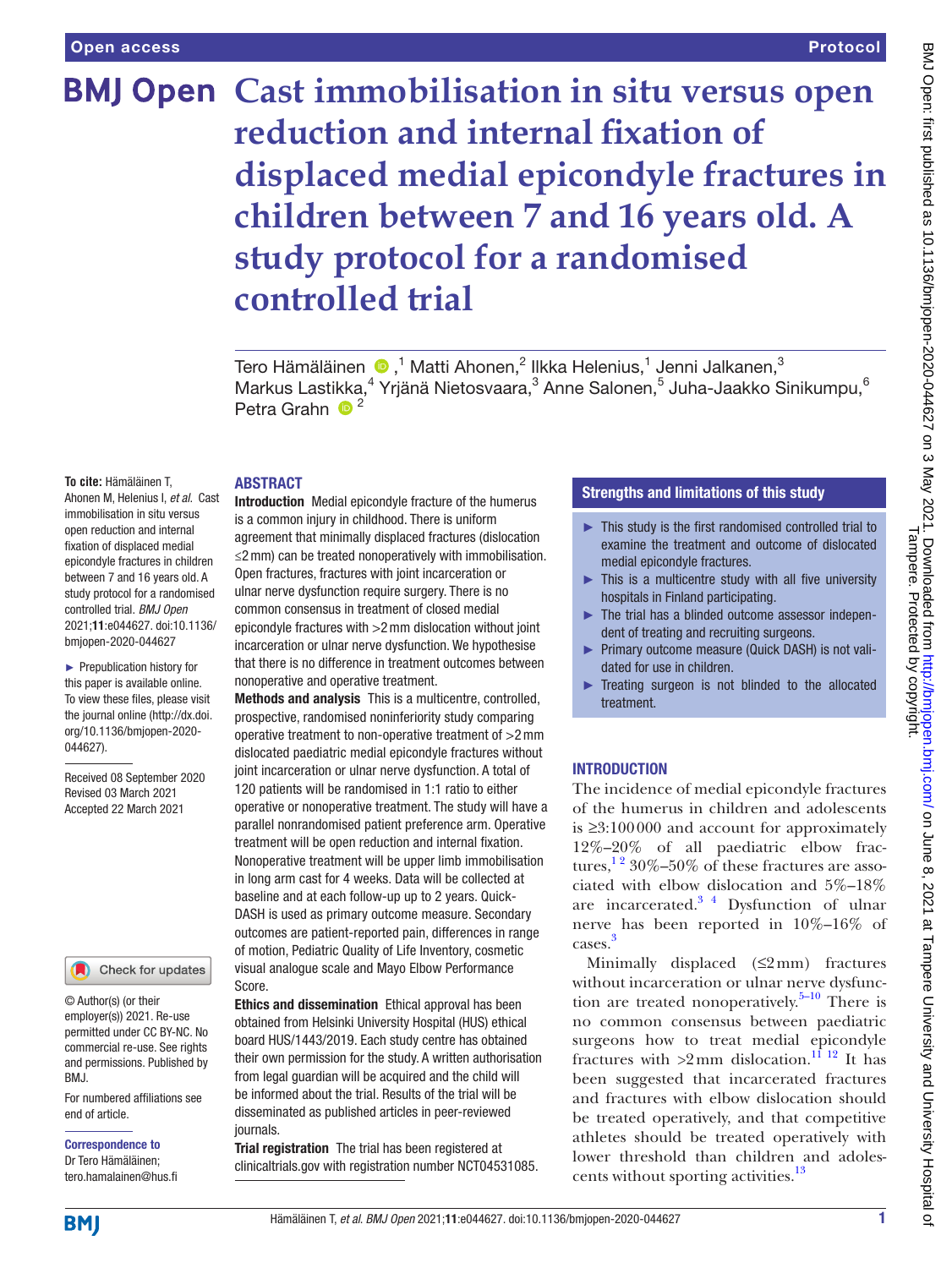#### Open access

Grahn *et al*<sup>[1](#page-4-0)</sup> conducted a controlled treatment trial based on prospectively collected data from ≤16 years old patients with more than 2mm displaced nonincarcerated medial epicondyle fractures with a minimum follow-up of 1year. Partial avulsion fractures were excluded, 41 were treated nonoperatively and 40 operatively. They found that neither the degree of primary fracture displacement with or without concomitant elbow dislocation nor the choice of treatment (open reduction and internal fixation (ORIF) or long arm cast) affected outcome. Normal elbow function was restored in 74/81 patients. All but one primarily nonoperatively treated patients had returned to the same or higher level of sport as preinjury, whereas six surgically treated patients had downgraded their sporting activities. Pain at medial humeral epicondyle either with direct contact or under load was reported by four nonoperatively and by six operatively treated children with normal sensation and elbow stability.<sup>1</sup> In a systematic review of the literature regarding treatment of medial epicondyle fractures, Kamath *et al*<sup>[14](#page-4-5)</sup> found operative treatment to be superior to conservative in terms of bony union. However, the review did not show differences in terms of pain or patient-reported outcome measures between the two treatment modalities. According to the study of Lawrence *et al*,<sup>[15](#page-4-6)</sup> there was no difference in outcome assessed by QuickDASH and elbow range of motion at 2 years from injury in 6 nonoperatively and 14 operatively treated athletes. Axibal *et al*<sup>[16](#page-4-7)</sup> showed similar results with no difference in the objective outcome in less than 1-year follow-up between 22 operated patients matched to 22 nonoperated patients.

In light of current findings, we applied for ethical review board approval to conduct a randomised noninferiority trial with the hypothesis being that conservatively treated medial epicondyle fractures fare as well as operatively treated.

#### METHODS AND ANALYSIS Study design

The study is designed as a multicentre parallel-group noninferiority randomised controlled trial (RCT) that complies with the Consolidated Standards of Reporting Trials guidelines [\(figure](#page-1-0) 1). A patient preference arm will be available. Patient recruitment will be done at all university hospital areas of Finland (Helsinki, Kuopio, Oulu, Tampere, Turku). The study is coordinated by Helsinki University Central Hospital, Children's Hospital Pediatric Orthopedic Unit (HUS New Chlidren's Hospital, Stenbäckinkatu 9 C, 00029 HUS, Finland). Trial data analysts and person performing the recruitment will be unaware of the assigned treatment. The study is overseen by an external study monitor according to trial data monitoring protocol provided by HUCH Clinical Research Institute (Clinical Research Institute HUCH P.O Box 700, FI-00029 HUS, Helsinki, Finland, [https://hyksinstitu](https://hyksinstituutti.fi/services/monitoring-services/?lang=en)[utti.fi/services/monitoring-services/?lang=en\)](https://hyksinstituutti.fi/services/monitoring-services/?lang=en). The trial



<span id="page-1-0"></span>Figure 1 Flowchart of the study.

is registered at clinicaltrials.gov. Any changes in study protocol will be uploaded to the trial registry.

#### Patient recruitment

All patients with a medial epicondyle fracture referred to the aforementioned hospitals will be screened for eligibility by a specialist of either hand surgery, paediatric surgery, paediatric orthopaedics or orthopaedics. If inclusion criteria are met, written consent is asked from the guardian. Patients and parents are given a written informed consent regarding the trial. The patient version is age adjusted for easier understanding according to the Finnish Investigators Network for Pediatric Medicines ( [www.finpedmed.fi\)](www.finpedmed.fi).

#### Inclusion criteria

Patients aged 7–16 years presenting with a  $\geq 2$  mm displaced nonincarcerated medial epicondyle fracture with or without concomitant elbow dislocation and normal ulnar nerve function.

#### Exclusion criteria

Pathological fracture, open fracture, systemic bone disease, concomitant fracture or injury of the same upper limb requiring operative intervention, and other diseasepreventing participation in full follow-up regime and range of motion exercises.

#### Randomisation

After agreeing to participation in the trial, patients are randomised according to a computer-generated randomisation  $list^{17}$  to either operative or nonoperative treatment. Randomisation ratio is 1:1, block size is 10. Prior to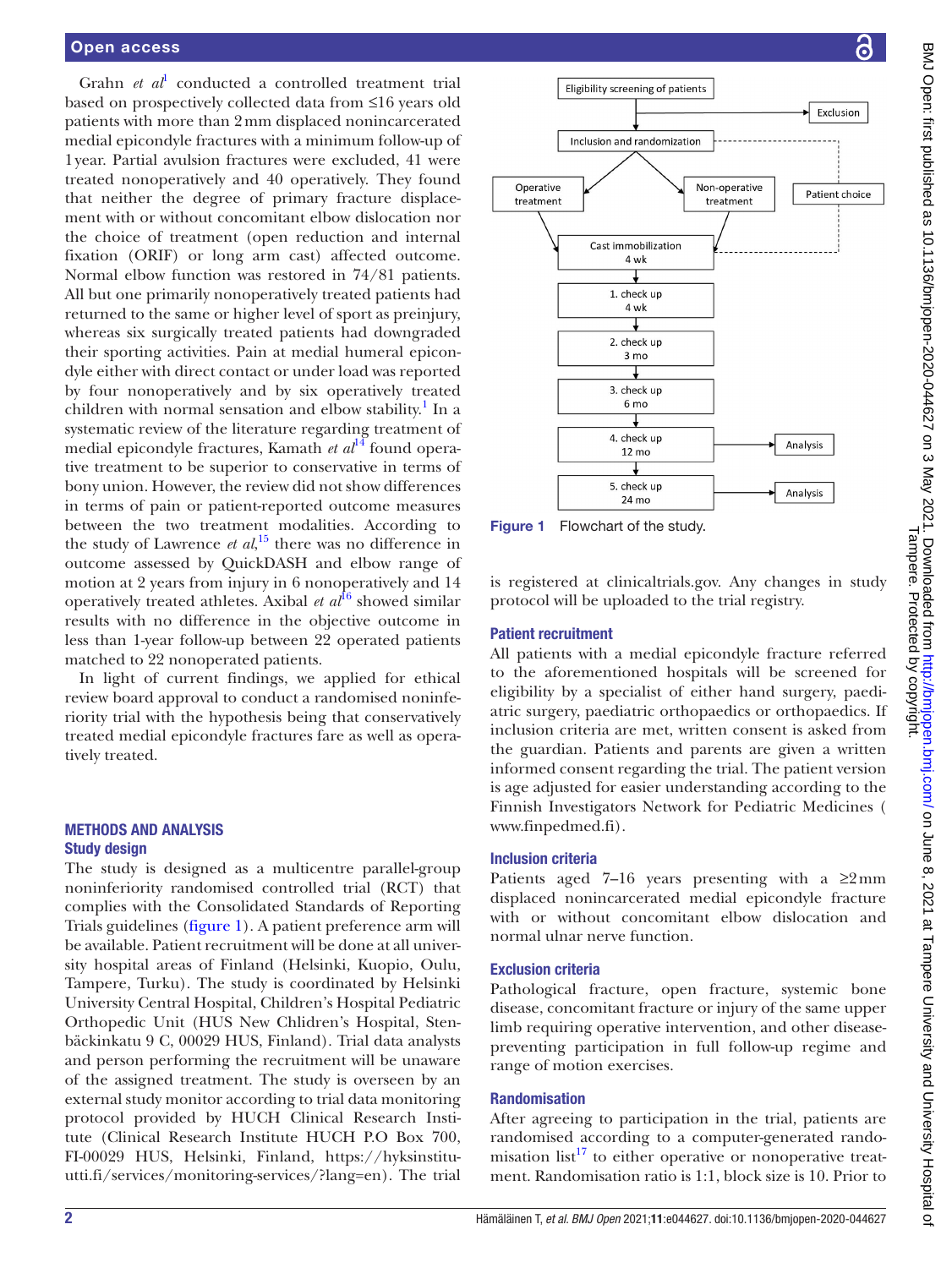Õ

the recruitment, assigned arm of the RCT trial has been placed in sealed envelops. Each study centre receives a set of 10 consecutive envelopes at a time. Allocation sequence is kept at the main study centre (HUS, New Children's Hospital) where it is unavailable to recruiting physicians. Patient allocation in the trial is determined as the patient opens the assigned envelope.

# Patient's choice arm

Patients who meet inclusion criteria,but refuse participation in the randomised trial are offered to choose treatment method (operative or nonoperative) and continue in a prospective parallel patient preference arm that otherwise follow the same treatment and follow-up (FU) protocol as the RCT.

#### **Baseline**

Standard anterior–posterior and lateral radiographs of the elbow will be obtained after closed reduction of the possible elbow dislocation. All participants in either the RCT or patient's choice arm undergo cone-beam or normal CT before treatment initiation. Initial fracture dislocation will be calculated from the CT scans in three planes (anterior–posterior, cranial–caudal and medial– lateral) and both radiographs (anterior–posterior and lateral) using the method described by Edmonds *et al*. [18](#page-4-9) Date of injury, method of injury, patient's age at time of injury, sex, injured side, dominant hand and main sport or musical instrument as well as level will be documented. Motor and sensory function as well as range of motion of both upper limbs will be assessed. Carrying angle (degrees) and valgus stress test will be assessed if possible for both limbs.

#### Intervention

Nonoperative treatment means upper limb immobilisation with forearm in neutral prosupination with a long arm cast for 4 weeks. Treatment is started after baseline examination.

Operative treatment is scheduled after baseline examination and is to be done within 7days from injury. During sedation, both elbows are stress-tested using the valgus stress test, any instability is documented, carrying angle of both elbows are measured. Procedure of preference is ORIF with cannulated nonresolvable 4.0mm screw with or without washer. If the fracture fragment is too small or fragmented for screw fixation, 1.6 mm—1.8 mm Kirshner-wires and/or bone anchor are used. After fracture fixation, the injured side is again stress tested. Radiographs (anterior–posterior and lateral) documenting the fixation are taken. Long arm cast with forearm in neutral prosupination is applied for 4 weeks. Time from injury to surgery, fixation method, length of surgery (min) and surgeon's level of training (consultant, registrar) will be documented. Hardware is not routinely removed.

All patients will receive a written exercise plan explaining the active and passive range of motion (ROM) exercises that are to be performed at a minimum three

times per day from cast removal. Physiotherapy will be offered if guardians and/or patients feel that no progress in ROM after 2 weeks of home exercises.

## **Blinding**

This trial tests a clinical intervention that is not suitable for protection against treatment bias. Recruiter will be blinded. Consultant on duty will perform randomisation and allocation. Nonoperative treatment will be started immediately after recruitment. ORIF will be performed by surgeon on duty. Surgeon is not blinded. Trial data are collected at each appointment at the outpatient clinic by a physician not related to the trial. Statistician analysing trial data are blinded to treatment group.

#### Outcome measure

Follow-up is set at 1, 3, 6, 12 and 24 months from initiation of treatment with the option of ending the FU at 12 months if patients are pain free with full ROM in relation to uninjured side. Elbow standard radiographs (anterior– posterior and lateral) are taken at each appointment from 3 months on until bone union is achieved or trial ends [\(table](#page-3-0) 1).

Patients will be examined at the paediatric orthopaedic outpatient clinic. On each appointment, active and passive ROM of both upper limbs (elbow extension– flexion, prosupination, wrist extension–flexion) as well as carrying angle are measured using a goniometer. Stability of both elbows is assessed using the moving valgus test $19$ and the valgus stress test.<sup>20</sup> Distal sensation is examined by Semmes-Weinstein monofilaments.<sup>21</sup> Signs of cold intolerance will be assessed. Grip strength is measured with a dynamometer.

Patients and guardians are requested to answer the following patient-reported outcome measures at each appointment; QuickDASH, $^{22}$  $^{22}$  $^{22}$  Pediatric Quality of Life Inventory (PedsQL), PedsQL Pediatric Pain Questionnaire, $^{23}$  cosmetic visual analogue scale (VAS 0–100) and Mayo Elbow Performance Score (MEPS).<sup>24</sup>

Time of returning to main sport or music and its level will be documented (weeks). Any adverse effects (wound infection, nerve damage) are documented as well as hardware problems and possible hardware removal as well as conversion of treatment during FU (cast to ORIF or ligament reconstruction).

Allthough QuickDash is not validated for use in under 18-year olds, it was selected as it has been used in the literature in evaluating results of fracture healing in adolescents, and it is available in both national languages (Finnish and Swedish)[.25 26](#page-4-16)

#### Primary outcome

Statistically significant difference in QuickDASH score is  $6.8^{25\,26}$  at 12 months FU.

#### Secondary outcome

Difference in active ROM in comparison to uninjured arm, PedsQL, PEDS QL Pain module, Cosmetic VAS, MEPS, need for additional procedures.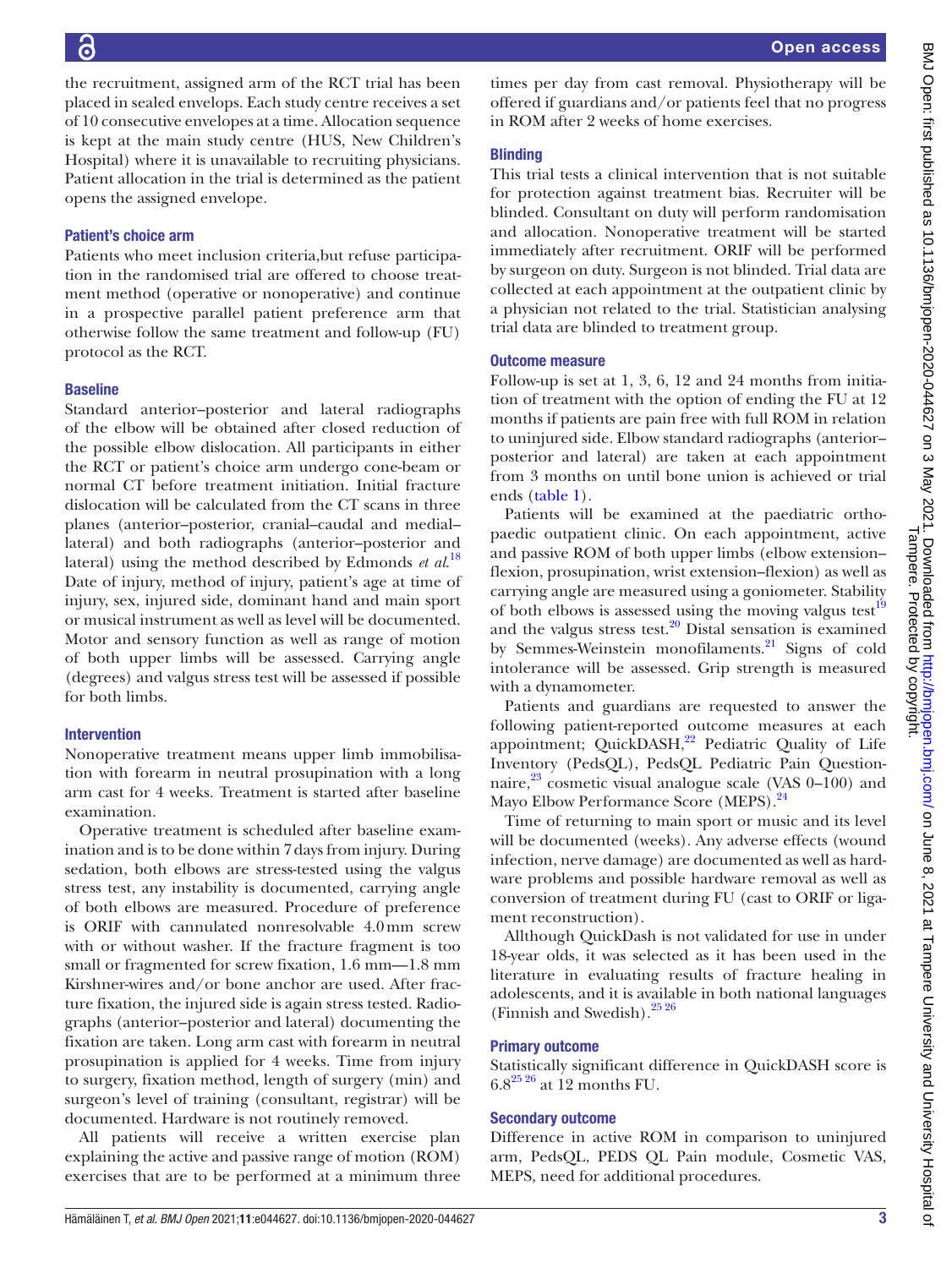<span id="page-3-0"></span>

| <b>Treament</b><br>1.Check-up<br>2.Check-up<br>3.Check-up<br>4.Check-up<br>5.Check-up<br>6 months<br>12 months<br>24 months<br><b>Baseline</b><br>Day 0<br>4 weeks<br>3 months<br>Diagnosis,<br>$\boldsymbol{\mathsf{x}}$<br>eligibility<br><b>Randomisation</b><br>$\mathbf x$<br><b>Surgery or</b><br>$\boldsymbol{x}$<br>non-operative<br>treatment<br><b>Physical</b><br>$\mathbf{x}$<br>$\mathbf x$<br>$\pmb{\mathsf{x}}$<br>$\boldsymbol{\mathsf{x}}$<br>$\pmb{\chi}$<br>$\pmb{\chi}$<br>examination<br><b>Questionnaires</b><br>$\mathbf x$<br>$\boldsymbol{\mathsf{x}}$<br>$\boldsymbol{x}$<br>$\mathbf{x}$<br>$\mathbf{x}$<br>Computer<br>$\mathbf{x}$<br>tomography<br><b>Standard</b><br>$\mathbf x$<br>$\overline{\mathbf{x}}$<br>$\mathbf{x}$<br>$\boldsymbol{\mathsf{x}}$<br>$\mathbf x$<br>$\boldsymbol{\mathsf{x}}$<br>radiograph | Data collection time points<br>Table 1 |  |  |  |  |  |  |  |  |
|---------------------------------------------------------------------------------------------------------------------------------------------------------------------------------------------------------------------------------------------------------------------------------------------------------------------------------------------------------------------------------------------------------------------------------------------------------------------------------------------------------------------------------------------------------------------------------------------------------------------------------------------------------------------------------------------------------------------------------------------------------------------------------------------------------------------------------------------------|----------------------------------------|--|--|--|--|--|--|--|--|
|                                                                                                                                                                                                                                                                                                                                                                                                                                                                                                                                                                                                                                                                                                                                                                                                                                                   |                                        |  |  |  |  |  |  |  |  |
|                                                                                                                                                                                                                                                                                                                                                                                                                                                                                                                                                                                                                                                                                                                                                                                                                                                   |                                        |  |  |  |  |  |  |  |  |
|                                                                                                                                                                                                                                                                                                                                                                                                                                                                                                                                                                                                                                                                                                                                                                                                                                                   |                                        |  |  |  |  |  |  |  |  |
|                                                                                                                                                                                                                                                                                                                                                                                                                                                                                                                                                                                                                                                                                                                                                                                                                                                   |                                        |  |  |  |  |  |  |  |  |
|                                                                                                                                                                                                                                                                                                                                                                                                                                                                                                                                                                                                                                                                                                                                                                                                                                                   |                                        |  |  |  |  |  |  |  |  |
|                                                                                                                                                                                                                                                                                                                                                                                                                                                                                                                                                                                                                                                                                                                                                                                                                                                   |                                        |  |  |  |  |  |  |  |  |
|                                                                                                                                                                                                                                                                                                                                                                                                                                                                                                                                                                                                                                                                                                                                                                                                                                                   |                                        |  |  |  |  |  |  |  |  |
|                                                                                                                                                                                                                                                                                                                                                                                                                                                                                                                                                                                                                                                                                                                                                                                                                                                   |                                        |  |  |  |  |  |  |  |  |

#### Sample size

Based on the results of Kazmers *et*  $a^{25}$  and Aasheim and Finsen, $26$  we assume clinically significant difference between the groups to be 6.8 and the SD of the QuickDASH score to be 10 points. With 0.05 significance level and 80% power, a noninferiority comparison would require 27 patients per group. Allowing a 20% dropout rate, the required sample would be 30 patients per group.

For subgroup analysis (less than 12 years vs 12 years and over), 30 patients per age group need to be collected. Assuming 50–50 split in the patients between the age groups, the sample size would be 60 per ORIF and nonoperated equalling a total of 120 patients.

#### Statistical analysis

Data will be analysed by using the Wilcoxon rank-sum test in Python V.3.8. (Python Software Foundation, Wilmington, Delaware, USA). Our null hypothesis is that there is no difference in outcome between nonoperative versus ORIF. Level of significance is set at p<0.05.

Both treatment groups will be internally analysed for differences in primary outcome regarding age (less than 12 years vs 12 years and over) at time of injury and amount of initial fracture displacement (mm). Depending on group size, patient choice arm can be merged for analysis to same RCT group.

#### Patient and public involvement

Patients, caregivers or public were neither involved in the development of the research questions nor the planning of the study design. They are neither involved in the recruitment nor conduct of the study. Results of the study are published only in peer-reviewed journals, no other information of the results of the study are provided to the patients or caregivers. Patients or caregivers will not take part in assessment regarding possible burden of the interventions of this study.

#### ETHICS AND DISSEMINATION

There is no common consensus for dislocated  $(22 \text{ mm})$ medial epicondyle fractures. Treatment method varies by clinic and treating surgeon. Both ORIF and long arm cast are well-established treatment methods for humeral medial epicondyle fractures. If at any point an imminent problem in healing is observed, warranting a change in the treatment regimen, this will be done at the discretion of the treating physician regardless of the initial treatment allocation. The participants will be treated according to our best knowledge during and after the trial. Patients will not receive any compensation for participation. The Finnish Patient Insurance Centre will provide compensation for treatment injuries.

We have obtained national ethical approval from Helsinki University Hospital (HUS) ethical board HUS/1443/2019. A local permission to conduct the trial will be obtained by each study centre (Kuopio University Hospital, Oulu University Hospital, Tampere University Hospital and Turku University Hospital). A written authorisation from guardian will be acquired and child will be informed about the trial. Results of the trial will be disseminated as published articles in peerreviewed journals. Authorship will follow the International Committee of Medical Journal Editors (ICMJE) recommendations.<sup>[27](#page-4-18)</sup>

#### Time schedule

Last patient FU is expected by the end of 2023 and publication by the end of 2024.

#### **CONCLUSION**

The goal of this study is to compare two well-established treatment methods of dislocated nonincarcerated humeral medial epicondyle fractures in 7–16-year-old patients.

 $\overline{Q}$